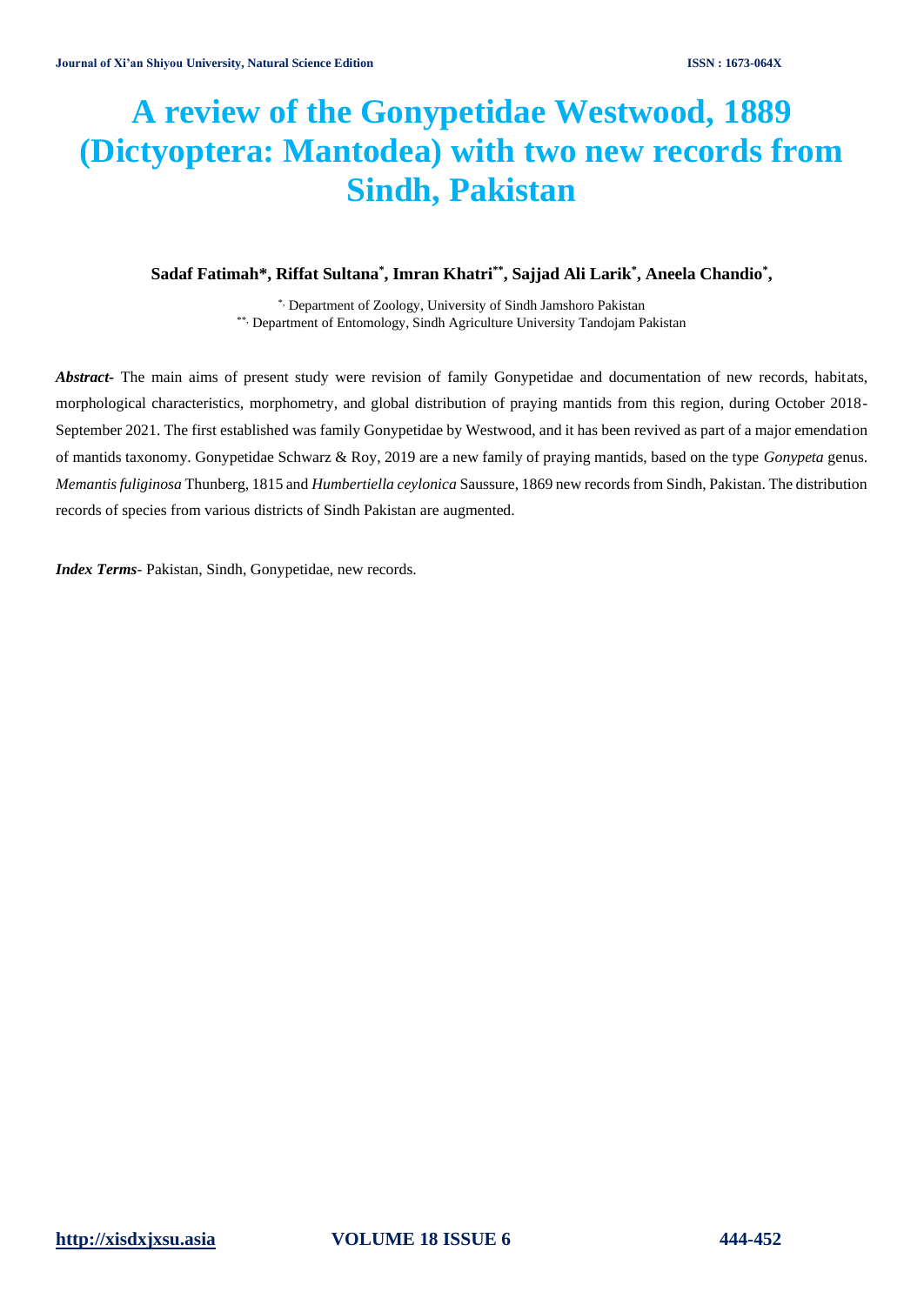#### I. INTRODUCTION

amily Gonypetidae was first observed by [1]. The new placement is in superfamily Gonypetoidea of group Cernomantodea, infraorder Schizomantodea (Dictyoptera: Mantodea) family Gonypetidae was established by [2]. Mantis (Dictyoptera: Mantodea), commonly known as praying mantids but bark mantis common name of the species belongs to this family. Gonypetidae consist on two subfamily, four tribes, eighteen genera and over sixty species included [3]. Mantids are predatory nature, mainly feeding variety of insects viz aphids, butterflies, grasshoppers, moths and many other small living organisms. Bark mantis highly adapted in mimicry and camouflage, they are used as natural biocontrol agent against many pests [4]. Previously *Humbertiella indica* Saussure, 1869, *Humbertiella affinis* Giglio- Tos, 1917 and *Humbertiella sindhica* Soomro, Soomro and Wagan, 2001 reported from, Pakistan but, placed in family Eremaiphilidae [5], while that [6] [7] were arranged in family Liturgusidae. *Humbertiella ceylonia* Saussure, 1869 and *Humbertiella indica* Saussure, 1869 described from Nepal [8]. *Humbertiella similis* Giglio-Tos, 1917, *Humbertiella ceylonia* Saussure, 1869, *Humbertiella indica* Saussure, 1869), *Humbertiella affinis* Giglio-Tos, 1917 and *Humbertiella nigrospinosa* Sjostedt, 1930 collected from India [9] [10] [11]. Beside this *Memantis fuliginosa* Thunberg, 1815 was recorded from India, Myanmar and Nepal [12]. However, available data so far for this part of the world was insufficient with exception of [5] [6] [7] [8]. It was therefore necessary to revise this family from Sindh, Pakistan at first. Furthermore morphological characteristics, taxonomic status and illustrations are provided. However, morphometry, habitat, global distribution and remarks have also been briefly discussed. In this manuscript, we offered two species with addition of new fauna from Pakistan and it assures that this information might be helpful in filling certain gaps in Gonypetidae fauna of Pakistan and will bring knowledge up to date. F

# II. MATERIALS & METHODS

#### *III. Study area*

All the specimens were collected from the various agriculture crops of different localities of Sindh, Pakistan. During 2018 October- 2021 September, material were sort out in two species then gender wise identification were presented.

*IV. Killing techniques* 

Collected material was brought to Entomology Biocontrol Research Laboratory (EBCRL), Department of Zoology, University of Sindh, Jamshoro. Method for killing was adapted from [5] [7] [13] [14]. Samples were killed by using chloroform or potassium cyanide in standard entomological method. Specimens killing in bottles for 5-10 min. Specimens were not left too long because the color of the specimens might be changed.

#### *V. Pinning and Stretching of Specimens*

Collected samples were pinning quickly after killing. Insects pin was fixed on the posterior pronotum to transverse sulcus slightly to the right of median carina. Head was slightly directed to downwards on the stretching board. Left wings were set with the long axis of the body nearly at the right angle to the pin. Posterior legs were bent beneath the body to minimize the possibility of breaking and to occupy the small area. The abdomen was dropped below the wings and not obscured by the hind legs.

*VI. Preservation and Identification*

Fully dry insects were preserved in insect cabinet with labels which showing scientific name of specimens, collection date, habitat, locality, and collector name. Naphthalene balls (C10H8) were placed in boxes to prevent the attack of parasites, ants and other insects. Specimens were identified through bibliographies given by [3] [13] [14].

*VII. Line Drawing and Photography*

Photographs of the various part of species were prepared. Line drawing was made with Camera Lucida fitted on microscope and this improved with the help of software Adobe illustrator CC-2015. *VIII. Morphometry of Samples*

Measurement of various body parts of specimens was calculated in millimeters (mm) through Ocular graph, compass, divider, and the scale.

*IX. Depository*

Sindh Entomological Museum, Department of Zoology, University of Sindh, Jamshoro, Pakistan.

*X.* RESULTS & DISCUSSION

### **SYSTEMATIC ACCOUNT**

# **DICTYOPTERA MANTODEA CERNOMABTODEA**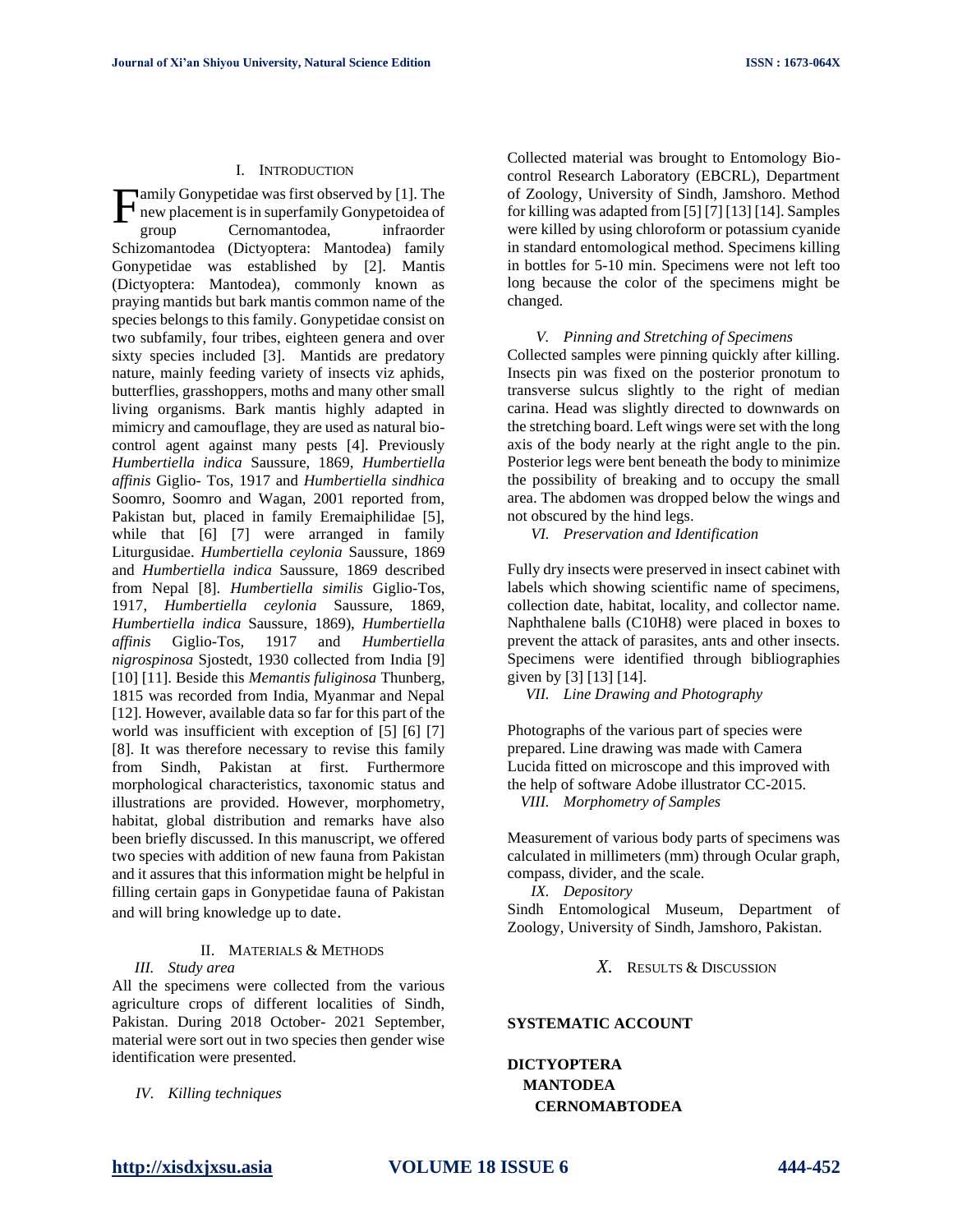# **[GONYPETOIDEA](http://mantodea.speciesfile.org/Common/basic/Taxa.aspx?TaxonNameID=1240294)** [GONYPETIDAE](http://mantodea.speciesfile.org/Common/basic/Taxa.aspx?TaxonNameID=1240158) [GONYPETINAE](http://mantodea.speciesfile.org/Common/basic/Taxa.aspx?TaxonNameID=1240163) **GONYPETINI**

**1)**

# *MEMANTIS FULIGINOSA* **(TH UNBERG, 1815)**

*Mantis fuliginosa* (Thunberg, 1815): 291-292. *Gonypeta femorata* (Saussure, 1870): 230. *Humbertiella consobrina* (Saussure, 1871b): 273- 274.

*Gonypeta fuliginosa* (Kirby, 1904b): 224. *Gonypeta femorata* Saussure, 1871a): 58-59. *Memantis fuliginosa* (Gigilo-Tos, 1927):179. *Elaea consobrina* (Kirby, 1904b): 214. *Memantis fuliginosa* (Gigilo-Tos, 1915c): 163.

# **2) MORPHOLOGICAL CHARACTERISTICS**

Body small and slim, colors reddish brown or chocolate brown, head wider than elongated, facial shield dark brown or blackish, antennae setaceous, two compound eyes spherical in shape, eyes projected over the lateral region of pronotun and external protuberance, pronotum robust and wider, hexagonal in shape, surface of pronotum with divided section, coxa straight, tetragonal in shape, femora much more wider, stout, triangular in shape from dorsal side, pairs of wings well developed expansion cover abdomen, costal area of tegmina crossed by horizontal lines, tegmina surface extended with dark brown or blackish brown blotch and hind wing costal margin with reddish brown or pale brown patches.

## **3) MORPHOMETRY FEMALE**

LH.  $3.16 \pm 0.28$  (mm), LA.  $20.66 \pm 1.15$  (mm), LP. 5.33  $\pm$  0.57 (mm), LAB.10.16  $\pm$  0.5 (mm), LT. 20.66  $\pm$  1.15 (mm), WT.  $5.3 \pm 0.57$  (mm), LW.  $19.6 \pm 0.57$  (mm), WW.11.6  $\pm$  0.57 (mm), LF. 6.16  $\pm$  0.28 (mm), WF. 3.33  $\pm$  0.57 (mm), TBL 29.66  $\pm$  0.57 (mm).

# **4) MATERIAL EXAMINED**

SINDH, 2♀s Mirpur Mathaelo N 28.0271°, E 69.3235°, 1♀ Dokri N 27.3800°, E 68.0925°.

# **5) HABITAT**

*Memantis fuliginosa* Thunberg, 1815) are broadly distributed in the fields. Agricultural fields which are affected by this species are Bamboo *Dendrocalamus strictus* and *Oryza.sativa.*

# **6) GLOBAL DISTRIBUTION**

Myanmar, Saudi Arabia, India, Pakistan, Singapore, Nepal, and Sir Lanka [12].

# **7) REMARKS**

*M. fuliginosa* is the generally recognized as small mantis. It is predatory in nature. They are broadly dispersed in India, Myanmar, Nepal, Saudi Arabia, Singapore, Sri Lanka and now during present study evident occurrence of this species from Sindh Pakistan. The presence of this species from reported from Saudi Arabia at first [15]. Although this species reported from Sri Lanka [16]. During present study, we have reported this species first time from Mirpur Mathaelo N 28.0271°, E 69.3235°, Dokri N 27.3800°, E 68.0925°, upper Sindh, Pakistan. This species nearly share their morphology with *Memantis anomala* Lombardo, 1993.

#### [HUMBERTIELLINA](http://mantodea.speciesfile.org/Common/basic/Taxa.aspx?TaxonNameID=1240168)

# *HUMBERTIELLA CEYLONICA* **(SAUSSURE, 1869)**

*Humbertiella ceylonica* (Beier, 1935): 7. *Theopompula taprobanarum* (Giglio-Tos, 1927): 67. *Humbertiella septentrionum* (Kirby, 1904b): 214. *Theopompa septentrionum* (Wood-Mason, 1891): 64-66.

*Theopompa taprobanarum* (Wood-Mason, 1891): 62-64.

*Humbertiella taprobanarum* (Beier, 1935): 7.

*Humbertiella taprobanarum* (Ehrmann, 2002): 189. *Humbertiella taprobanarum* (Otte and Spearman, 2005): 131-132.

*Theopompa assimulata* (Wood-Mason, 1891): 62-64. *Humbertiella assimulata* (Kirby, 1904b): 214. *Theopompula assimulata* (Giglio-Tos, 1917): 84-85. *Theopompula assimulata* (Giglio-Tos, 1927): 67.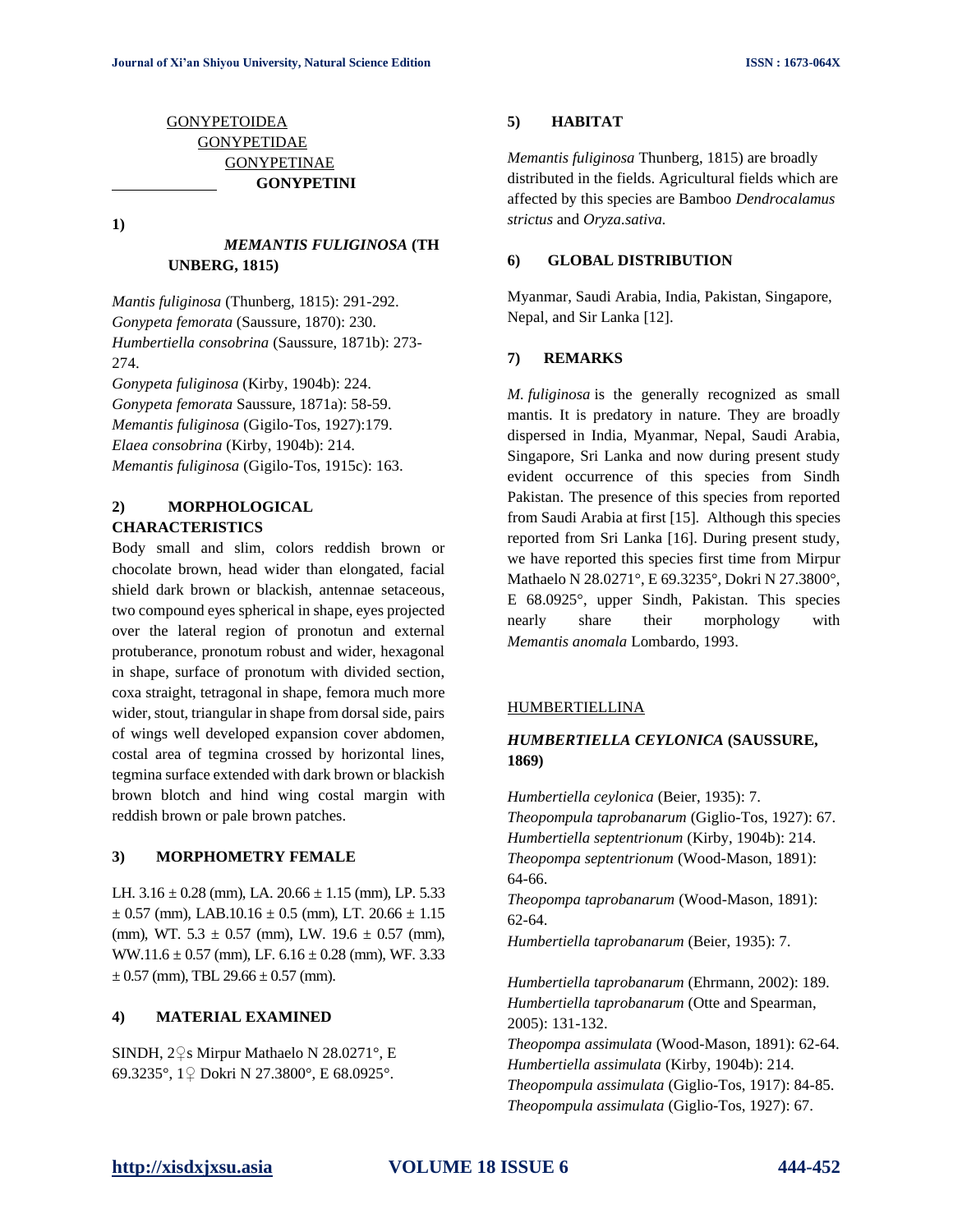*Theopompula taprobanarum* (Giglio-Tos, 1917): 84- 85.

## **1) MORPHOLOGICAL CHARACTERISTICS**

Body shorter than longer, more or less wider than narrow, dorso-ventral, colors blotched with grey, green, compound eyes stout exophthalmic, antennae longer body surpassing in length, pronotum robust, strong and broader, with tuberculate, narrow lateral trapezoidal or isosceles upper -lateral region with very sharp or an acute lobes, femora longer than pronotum and pronotum much wider than coxae and femur, cyclopean ear located on meta-thorax region, fore-femora with 4-5 discoidal and 3-4 posterior – ventral with irregular in shape, wings extended beyond abdomen more often in male than female, stigma narrow and oblique, female genitalia faintly longer with tuberculate and cerci furry or hairy and long, tegmina blotched or mottled, hind wing much transparent.

## **2) MORPHOMETRY**

**Female:** LH. 5 (mm), LA.25 (mm), LP. 7 (mm), LAB.19 (mm), LT. 26 (mm), WT. 9 (mm), LW. 22 (mm), WW.15 (mm), LF.8 (mm), WF.4.5 (mm), TBL.31 (mm). **3) MATERIAL EXAMINED**

SINDH 1♀ Miro Chandio N 27.7667°, E 68.1000°. **4) HABITAT**

*Humbertiella ceylonica* Saussure, 1869 is widely distributed in many countries, but from this region first time reported this species. This species mostly found from known as bark of trees or rocky area.

#### **5) GLOBAL DISTRIBUTION**

Bangladesh, Myanmar, India, Sri Lanka, Pakistan and Thailand [17].

## **6) REMARKS**

*Humbertiella ceylonica* Saussure, 1869 is the generally recognized as bark mantis. This species widely dispersed in various status of India such as Assam, Bihar, Karnataka, Madhya Pradesh,

Maharashtra, Tamil Nadu, Uttar Pradesh and West Bengal. This species originated first time from Sir Lanka [16]. During present study we have been observed and compared morphological features this species with another species of same genus. According this finding and consequence *H. ceylonica* very closely related general morphology with *Humbertiella indica* Saussure, 1869 except no evidence flat dark stain on femora of *H. indica.*

## I. CONCLUSION

Present finding showed the revision of family Gonypetidae from Sindh, Pakistan. We concluded and confirmed in our study that presences of *Memantis fuligionsa* (Thunberg, 1815) and *Humbertiella ceylonica* (Saussure, 1869) from Sindh, Pakistan. We need more intensive surveys from different localities of Sindh, Pakistan, for addition new fauna of this family.

#### **REFERENCES**

.

[1]. Westwood. (1889) Rev. Insect. Fam. Mantidarum.

[2]. Schwarz, C. J., & Roy, R. (2019). The systematics of Mantodea revisited: an updated classification incorporating multiple data sources (Insecta: Dictyoptera) Annales de la Société entomologique de France (N.S.) *International Journal of Entomology,*  55 (2): 101-196.

[3]. Mantodea Species File (Version 5.0/5.0, retrieved 13 July 2020)

[4]. Sureshan, P. M., & Sambath, S. (2009). Mantids (Insecta: Mantodea) fauna of old bihar (Bihar and Jharkhand) with some new records for the state. *Records of the Zoological Survey of India,* 109 (3):11- 26.

[5]. Soomro, N. (2000). The taxonomic study of Praying Mantids (Mantodea) of Sindh", Ph.D. thesis *University of Sindh*, *Jamshoro* Pakistan 1-140,

[6]. Fatima, S. (2017). "Systematic study on the praying mantids (Dictyoptera; mantodea) from district Sanghar M.Phil thesis, Department of zoology, University of sindh, Jamshoro, Pakistan.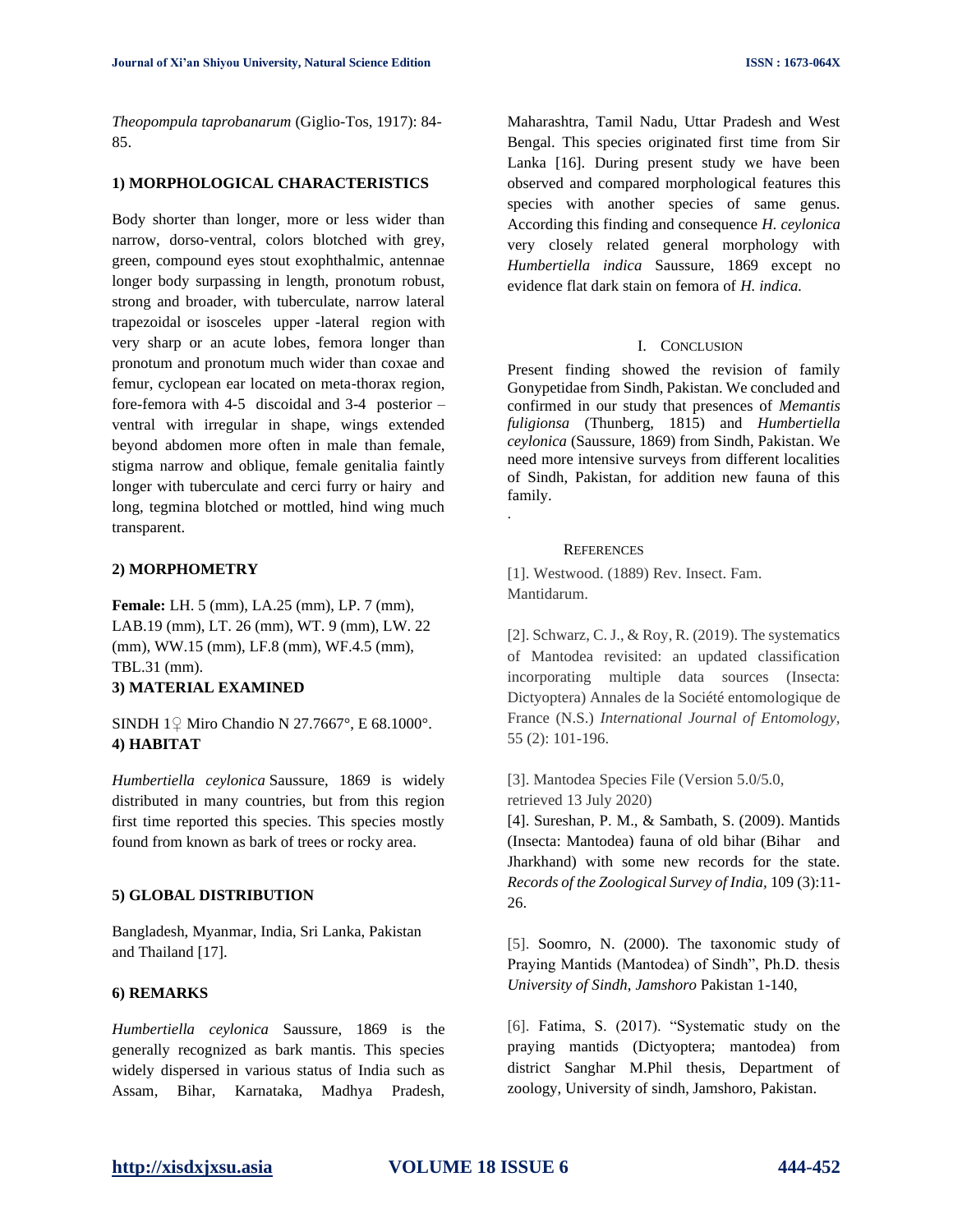[7]. Fatimah, S. Sultana, R. & Wagan, M.S. (2018). Survey of the superorder dictyoptera mantodea from sanghar, sindh , Pakistan" *Sindh university journal of animal sciences*, 2(1);19-23.

[8]. Ehrmann, R. K. & Borer, M. B. (2015). Mantodea (Insecta) of Nepal: an annotated checklist. Hartmann & Weipert: *Biodiversität und Naturausstattung im Himalaya V. - Erfurt* 227.

[9]. Ghate, H. V., Jadhav, S.S. & Sharma, R.M. (2012). Insecta : Mantodea *Zool. Surv. India Fauna of Maharashtra, State Fauna Series,* 20(Part-2) : 441-445.

[10]. Majumder, A. Raha, A. Mukherjee T.K., Chandra1, K. & Srinivasan G. (2015). Mantis (Insecta: Mantodea) Fauna Of Chhattisgarh, India. *Rec. zool. Surv. India* : 115(Part-4): 365-383, **ISSN 0375-1511**

[11]. Mukherjee, T.K., Chakraborti, U. Roy, S. Biswas, O. Das, S.K., Samanta, J. & Mitra, B. (2017). First report of the order Mantodea from Sundarban biosphere reserve, India. *Journal on New Biological Reports* JNBR 6(2) 117 – 121 (2017). ISSN 2319 –1104.

[12]. Patel, S. & Singh, R. (2016). Updated Checklist and Distribution of Mantidae (Mantodea: Insecta) of the World. *International Journal of Research Studies in Zoology* (IJRSZ),2(4), 17-54 ISSN 2454-941X http://dx.doi.org/10.20431/2454-941X.0204003.

[13]. Roy, R. & Ehrmann, R. (2002). Mantodea. Gottesanbeterinnen der Welt. Münster, Natur und Tier-Verlag Gmb H, 519.

[14]. Otte, D., Spearman, L. & Stiewe, M.BD. Mantodea Species File Online Version, 5.0/5.0.Available at. http:// Mantodea.SpeciesFile.org. 2016.

[15]. Saussure, H. (1870). Additions au Syste`me des Mantides. Mitt. Schweiz. Entomol. Ges. 3: 221- 244.

[16]. Kirby, W.F. (1904). A synonymic catalogue of Orthoptera. (ForÞcilidae, Hemimeridae,

Blattidae,Mantidae and Phasmidae). Br. Mus. Nat. Hist. 1: 1-501.

[17]. Patel, S. Singh, G. & Singh, R. Checklist of global distribution of Tarachodidae and Toxoderidae (Mantodea: Dictyoptera). *International Journal of Centemporary Research and Review.* 7(12):20256– 20270, 2016b.ISSN 0976-4852.

**Correspondence Author**- Sadaf Fatima, Department of Zoology University of Sindh Jamshoro, Email [sadaf.fatima@scholars.usindh.edu.pk](mailto:sadaf.fatima@scholars.usindh.edu.pk) , [sadaffatimah45@gmail.com](mailto:sadaffatimah45@gmail.com)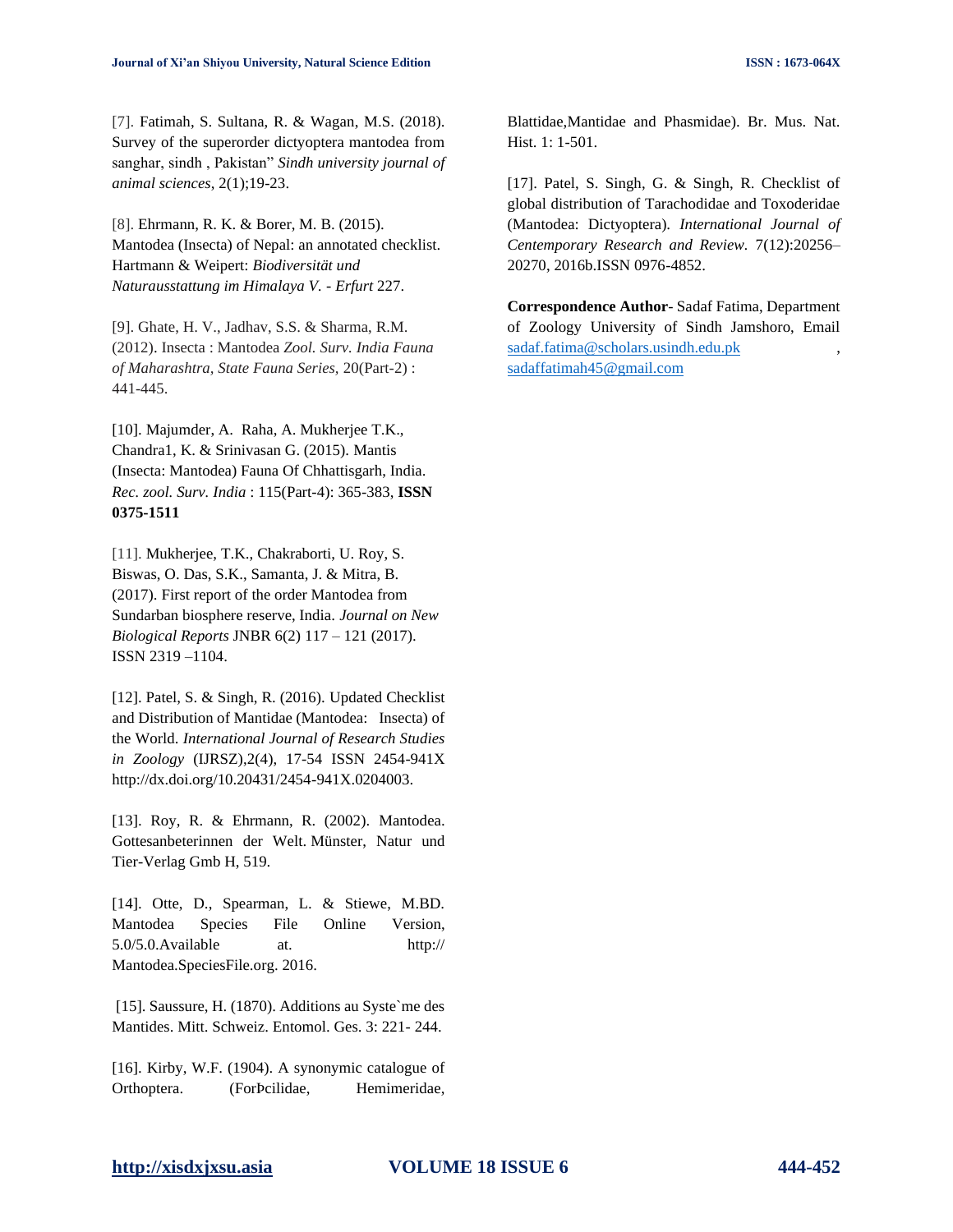

| <b>FAMILY</b> | <b>SUBFAMILY</b> | TRIBE     | <b>NAME OF</b><br><b>GENERA</b> | <b>SPECIES NAME</b>                                       |
|---------------|------------------|-----------|---------------------------------|-----------------------------------------------------------|
| Gonypetidae   | Gonypetinae      | Gonypetin | Memantis                        | Memantis fuligonosa (Thunberg, 1815)                      |
|               |                  |           | Humberitella                    | Humbertiella indica (Saussure, 1869)                      |
|               |                  |           |                                 | Humbertiella affinis (Giglio-Tos, 1917)                   |
|               |                  |           |                                 | Humbertiella sindhica (Scomro, Soomro and Wagan,<br>2001) |
|               |                  |           |                                 | Humbertiella ceylonica, (Saussure, 1869)                  |

#### Table 1. Updated fauna of Gonypetidae in Sindh, Pakistan

**Figure 1 Map of Pakistan, Sindh**

two districts







 $(B)$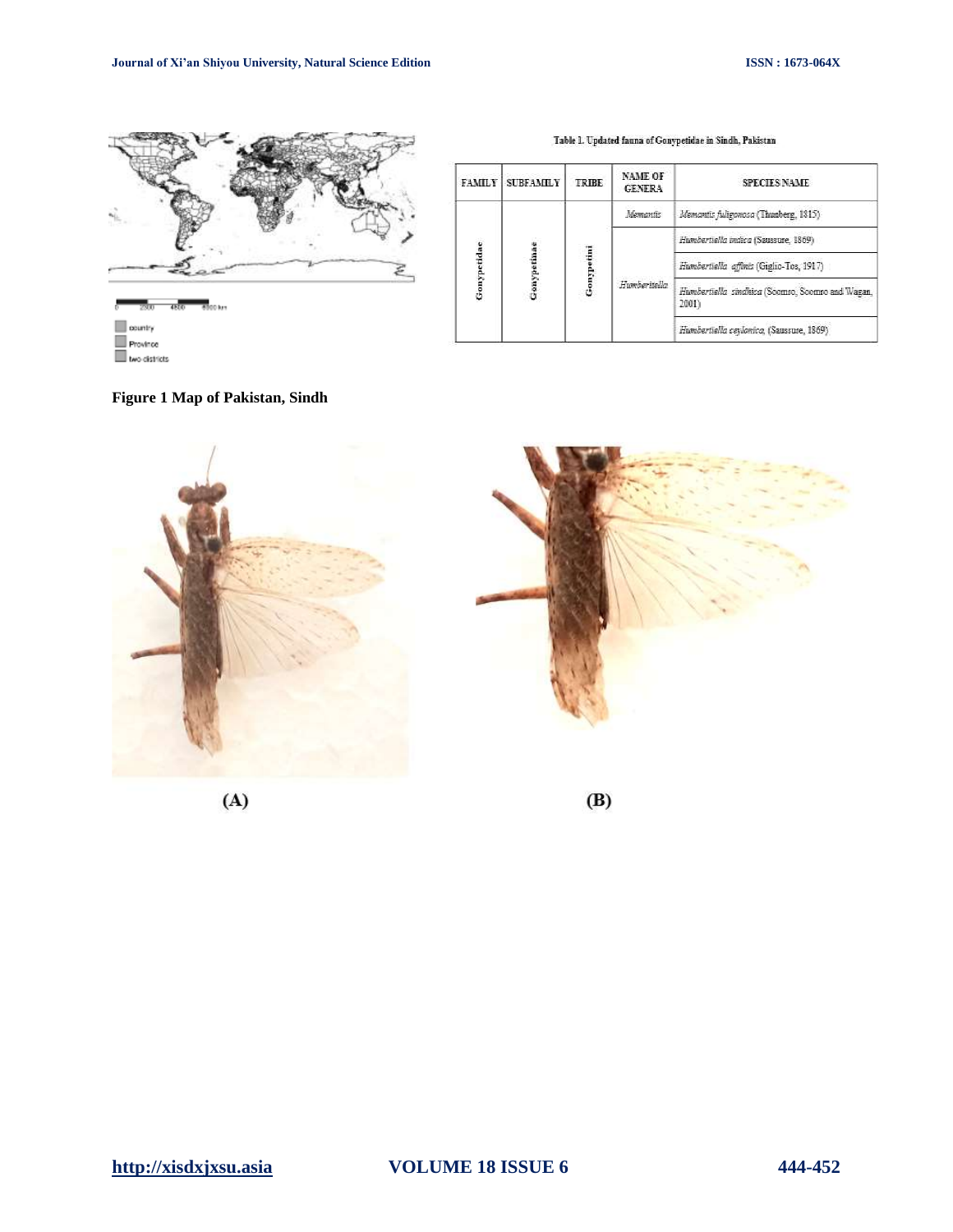

**Figure 2. (A) Dorsal view, (B) Dorsal view of Abdomen** *Memantis fuliginosa* **♀, (C) Dorsal view and (D) )** **Lateral view of** *Humbertiella ceylonica* **♀**







 $(B)$ 

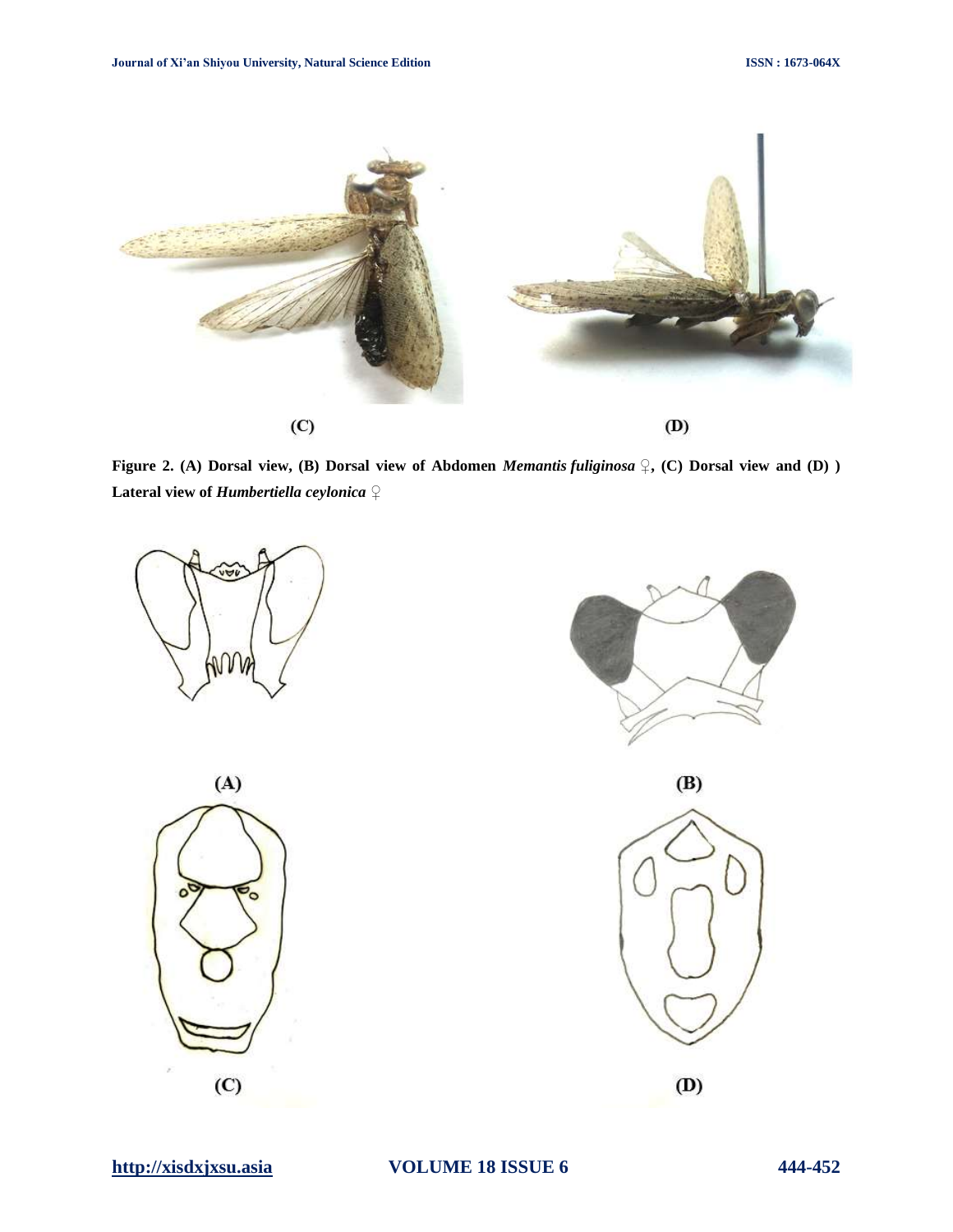

**Figure 3. (a) Head, (c) Pronotum (e) Tegmina** *Memantis fuligonosa,* **(b) Head, (d) Pronotum (f) Tegmina** *Humbertiella ceylonica* **(Barline 2mm)**



**Figure 4.Total male and female numbers of collected species**